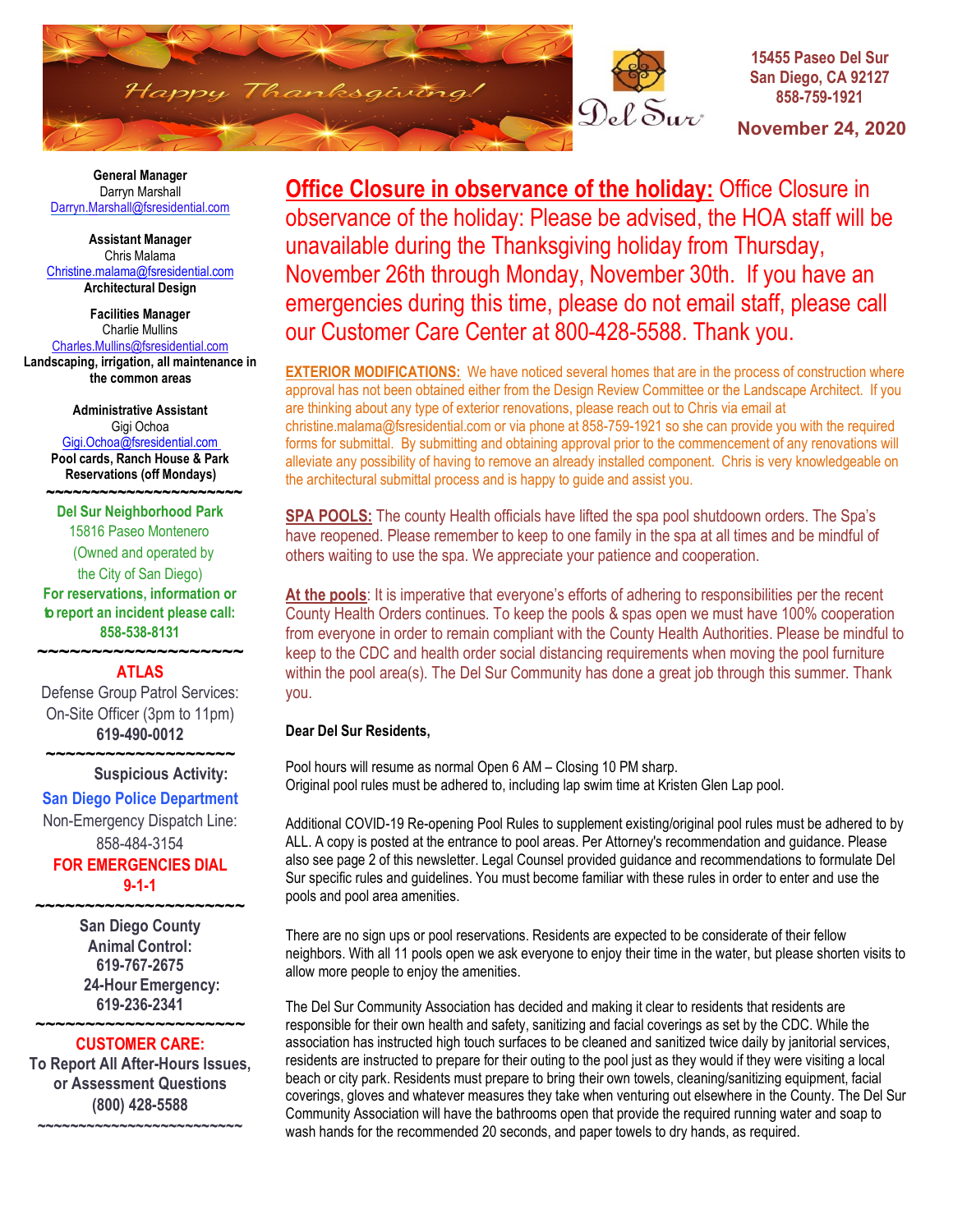Please see attached a copy of Wade Park Pool Safe Opening Plan. The Safe Opening Plan is a template provided by the County Health Department and informs of the requirements that must be adhered to by each and every resident. This is an essential part of the reopening process and you must become familiar with this document if you wish to use the pool(s) and pool area(s). Each pool has a copy of the Safe Opening Plan specific to that pool area posted at the entrance.

Also posted at each pool, that you are expected to become familiar with, is a copy of:

- Standard CDC COVID-19 Signage. Posted at all parks/pool areas.
- CDC Super hero hand washing sign (to communicate with the children). Posted near wash basins in all the bathrooms.

By entering and/or using the common area amenities including the pools and any pool area facility you represent and attest to the **COVID-19 HEALTH WARNING AND ASSUMPTION OF RISK NOTICE. A copy of this notice and AGREEMENT, DECLARATION, AND ASSUMPTION OF RISK can be found on page 3 of this newsletter.** This is an essential part of the reopening process and you must become familiar with this document if you wish to use the pool(s) and pool area(s).

The following pool reopening guidelines (page 2 of this newsletter) are taken from the San Diego County Pool Reopening Guidelines, the pool section of the State fitness Guidelines, and the CDC Pool Guidelines. You must become familiar with these rules in order to enter and use the pools and pool area amenities.

# DURING COVID-19 DEL SUR COMMUNITY ASSOCIATION ADDITIONAL POOLS RULES AS OF 6/12/2020

- Until further notice, the pool and pool area hours of operation will be 6 AM through 10 PM.
- All original pool rules must be adhered to by ALL persons entering and using the pools and pool areas. Original lap swim times at Kristen Glen pool must be adhered to by ALL.
- If you, or anyone in your household, is experiencing of exhibiting symptoms of COVID-19 as described by the Centers for Disease Control and Prevention you should stay home.
- Six feet of social distancing must be maintained between you and any other person, unless a member of the same household, at all times while in the pool and pool area.
- Gatherings of more than one person, unless a member of the same household, are prohibited at all times in the pool or at the pool area.
- The number of persons permitted in the pool/pool area at a time is limited to the number posted on the safe reopening plan at each pool entry to ensure six feet of social distancing is always maintained. If you see the pool/pool area are at capacity, please do not enter the area. This will be monitored by Del Sur Community Association's Patrol Service.
- Until further notice, quests are not permitted to use the pool. Residents only.
- Swim instructors must follow restrictions set by the County Health Department.
- The deck layout has been changed to ensure six feet of social distancing is always maintained. Markers have been placed on the pool deck to indicate where deck furniture is to be placed. Please do not move deck furniture. In no event may pool furniture be placed closer than 4 feet to the pool.
- No pool equipment will be provided at the pool. Residents must bring their own towels and any other pool equipment and should not share items.
- Drinking fountains within pool area will be closed. Residents can bring their own water in a non-glass container if beverages are allowed in the pool area. Check original pool rules for details.
- Bathrooms and showers will be open for use, but the number of people permitted to use the bathrooms and showers at a time is limited to 1 to ensure six feet of social distancing is always maintained. If you see the bathrooms and showers are at capacity, please do not enter the area.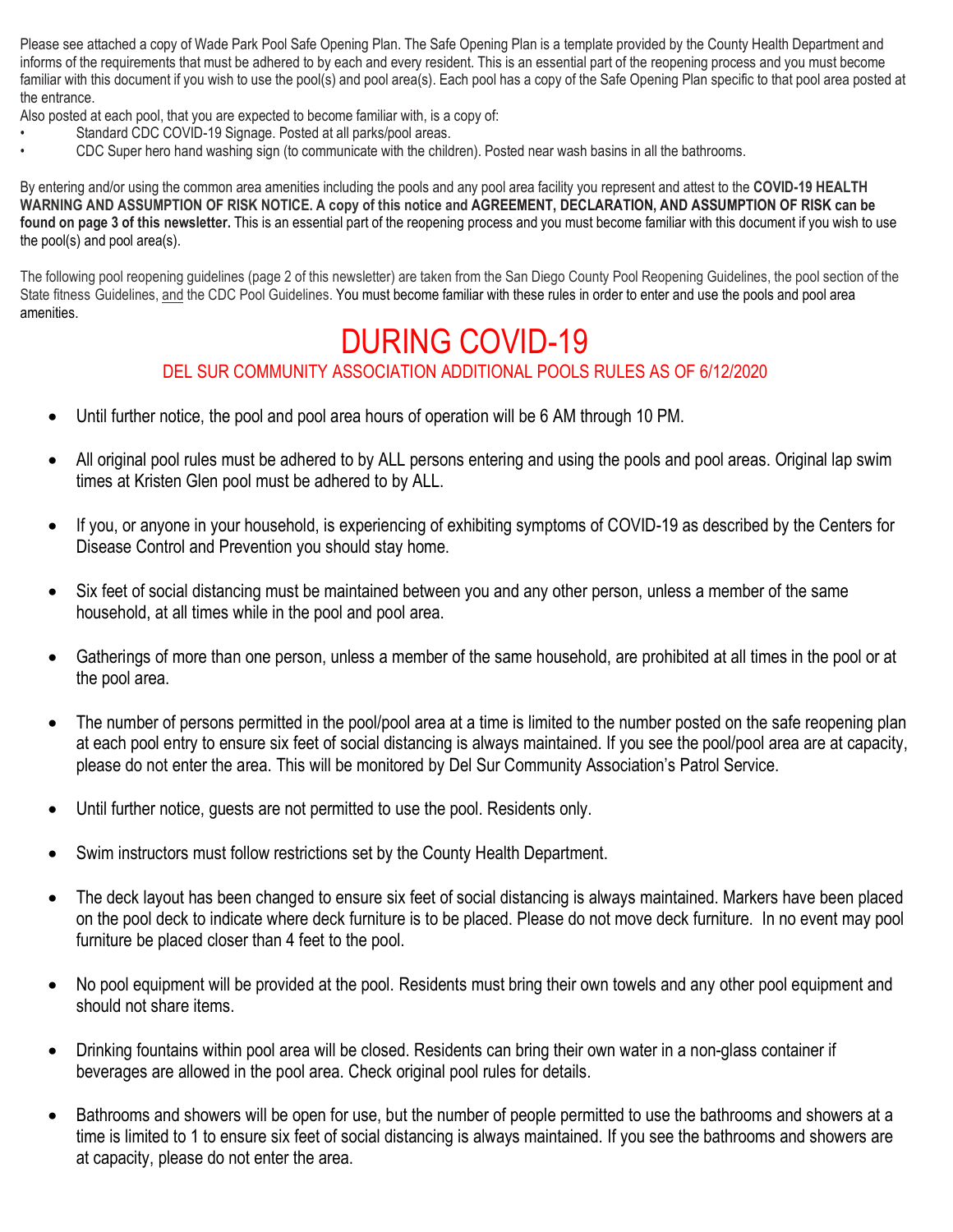- Changing rooms and locker rooms at the pool will be closed to all residents.
- While high touch surfaces will be wiped down in the morning and again in the afternoon by Janitorial staff, residents are still responsible for their own health and safety. It is strongly recommended you wipe down any common surface before and after use (e.g., chairs, tables, entry/exit gate and door handles, pool and spa handrails, restroom facilities, shower water faucet handles).
- A disregard of any of the pool rules or any part of the Safe Reopening Plan could result in the closure of pool(s) and pool area(s).

# COVID-19 HEALTH WARNING AND ASSUMPTION OF RISK NOTICE

**RISKS OF EXPOSURE AND TRANSMISSION:** The COVID-19 pandemic, caused by the SARS-CoV-2 virus, is a worldwide risk to human health. SARS-CoV-2 is highly contagious and COVID-19 has a mortality rate many times greater than the flu. SARS-CoV-2 can spread easily and exponentially. While people of all ages are at risk of contracting COVID-19, the individuals especially at risk are those with compromised immune systems; serious chronic medical conditions like heart disease, diabetes, and lung disease; and individuals over the age of 65.

By entering and/or using this common area facility you represent and attest to the following:

a. You:

 i. Are currently healthy; not currently experiencing any signs or symptoms of COVID-19; and have not knowingly been exposed to someone with COVID-19 or travelled internationally in the last fourteen (14) days; OR ii. Have recently tested negative for COVID-19.

- b. You understand that by entering and/or using this common area facility you could be exposed to SARS-CoV-2.
- c. You agree to take all reasonable and necessary precautions to protect yourself and others from the spread of SARS-CoV-2, including, but not limited to the following:

 i. You are aware of and agree to follow all Federal, State, and local laws and orders, including Stay Home, Safer at Home, Shelter in Place orders, even though such laws and orders may be changing rapidly.

 ii. You agree and understand that it is your responsibility to exercise care to protect yourself, such as assessing your own risks, which may include age, underlying health conditions, recent travel, possible exposure to SARS-CoV-2, doctor's recommendations, and local, and State and Federal recommendations.

 iii. You represent that (i) to the best of your knowledge, you are not currently afflicted with, and have not knowingly, within the last 14 days, been in contact with someone afflicted with, COVID-19, and (ii) you are not experiencing a fever, or signs of respiratory illness such as cough, shortness of breath or difficulty breathing, or other COVID-19 symptoms.

iv. You believe that you are not likely to transmit SARS-CoV-2 or contract COVID-19.

 v. You agree to practice social distancing by keeping at least 6 feet between yourself and others who are not members of your same household [and by wearing a face covering]. You agree that you will not gather in groups or touch surfaces or objects in common area facilities unnecessarily. If you believe it necessary to touch surfaces or objects in the common area facilities, consider the risks of doing so. You are reminded that wearing protective gloves, face coverings, and frequently washing and sanitizing your hands are steps you can take to protect yourself and others.

After leaving this common area facilities, you will discard any gloves, disposable face coverings, or other disposable protective equipment worn during your visit in a trash can and will wash your hands with soap and water for at least twenty seconds.

**AGREEMENT, DECLARATION, AND ASSUMPTION OF RISK:** By entering this common area facility you are declaring that: the foregoing is true; you agree to take all recommended and reasonable actions to protect yourself and others from exposure to SARS-CoV-2; you assume the risk of entering the common area facility your possible exposure to SARS-CoV-2 or contraction of COVID-19 while in the facility. You understand and agree that no one, including, but not limited to Del Sur Community Association, can guarantee that you will not be exposed to SARS-CoV-2 or contract COVID-19. Therefore, you agree to hold Del Sur Community Association harmless for any damage or injury resulting from your potential exposure to SARS-CoV-2 or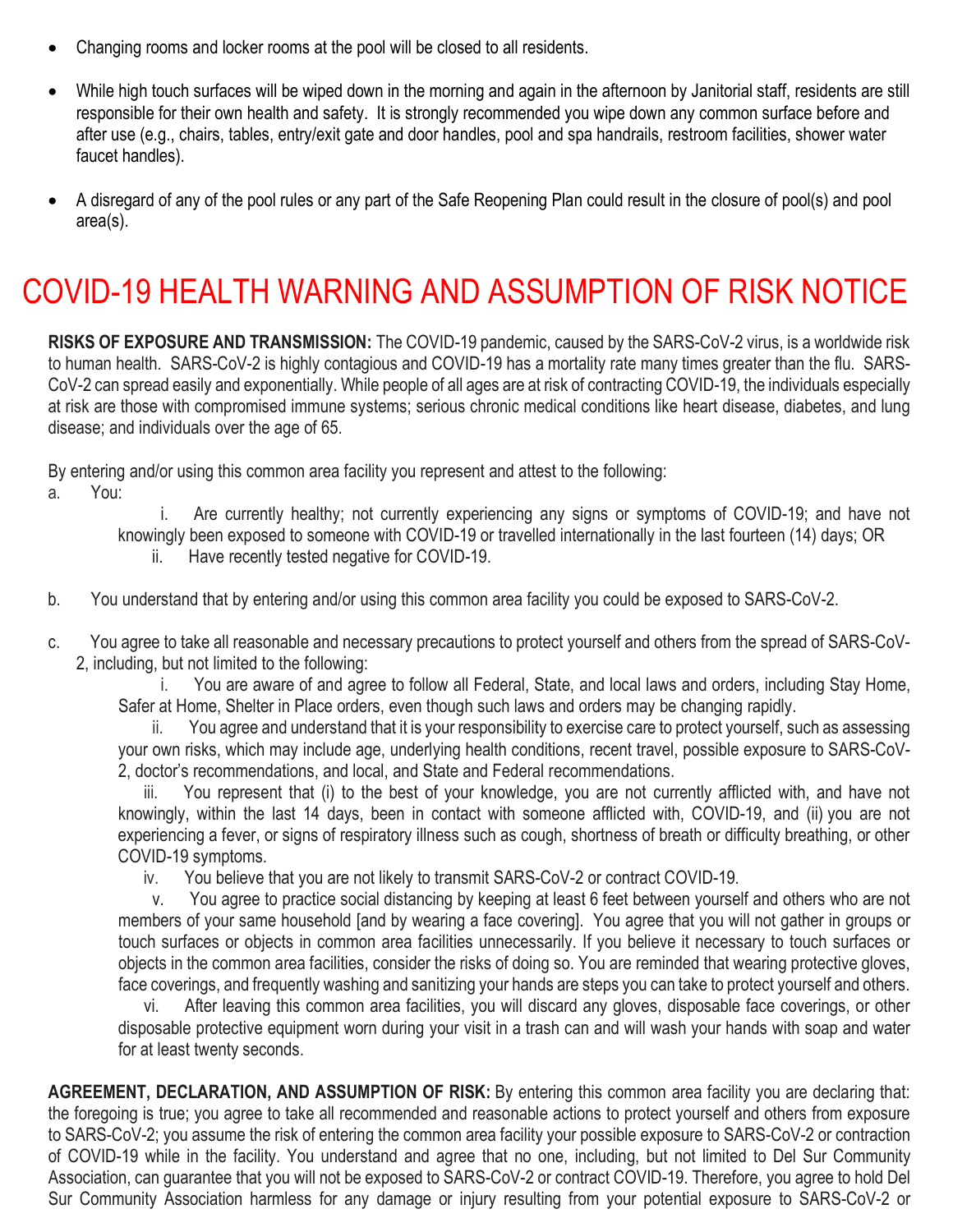contraction of COVID-19 from your presence in or use of the common area facilities.

## To the extent that any statements made herein are inconsistent with current government orders, laws, or mandates **(collectively "Mandates"), then such Mandates shall prevail.**

**HEATED POOLS and SPAS:** Please be advised, beginning November 1 2020 through April 1 2021, only the following pools and spas will be heated: **Angeline, Haaland, High Rose, Jacqueline, & Kristen Glen** All other pools and spas will remain open, but not heated.

**POOL LANE ROPES:** Just a friendly reminder that pool lane ropes are dividers and guides for lap swimmers at Kristen Glen, Angeline and Jacqueline pools. Recently a broken lane rope was discovered and has now been repaired. At no time should the lane ropes be played, stood or sat upon. Anyone sighted will be fined and will be liable for any replacement/repair fees. Thank you for your continued support.

**SDGE Easement:** The Developer will be bringing in Equipment to spread the excess base course onto the SDGE easement roads in the open space valley on Monday morning 11/2/2020 starting at 8am – The access will be at the end of Tanner Ridge Road through the easement under the SDGE power lines. This work is to eliminate the Developer's base pile in the valley.

*DID YOU KNOW:* Illegal dumping is dumping of any waste, whether it is oil, furniture, appliances, trash, litter or landscaping cuttings, etc., upon any public right-of-way, City property or private property, without consent of the owner?

The City encourages anyone who encounters an illegal dump that has already taken place to report it. If you observe someone illegally dumping, please take down the following information:

-Date, time and location of incident -What items/materials were being dumped

-Description of vehicle and license plate number -Your name and phone number (optional)

-Description of person(s) dumping

To report illegal dumping, please use the City of San Diego's Get It Done app or call the Environmental Services Department at 858-694-7000, Monday through Friday from 6:30 a.m. to 5 p.m. After business hours, during weekends, or holidays, call the non-emergency number for the San Diego Police Department at 619-531-2000.<https://www.sandiego.gov/environmental-services/ep/illegal/illegal-dumping>

**TRASH CANS:** It has been brought to our attention that trash cans are being left curbside with damaged, missing or just being left open lids due to the trash overflowing from the can. Animals and birds are then able to access the trash, tearing open bags looking for food scraps. They then spread the trash out over the ground, which could lead to a health and safety issue. Please ensure your lids are kept closed. If you are in need of new trash cans/lids, please reach out to your trash company. Please also be aware trash cans must not be left out longer than 12 hours before, and 12 hours after trash collection.



**TRASH CANS:** It has been reported to the management office, that several trash cans have gone missing throughout the association over the last few months. We would suggest that you place your house number on your trash cans for identification purposes using vinyl stickers to help deter this activity. The cost to replace the cans is approximately \$70 (\$25 delivery).

**Reminder:** Social distancing should be practiced in combination with other everyday preventive actions to reduce the spread of COVID-19, including wearing cloth face coverings, avoiding touching your face with unwashed hands, and frequently washing your hands with soap and water for at least 20 seconds.

**Reminder: As of March 18, 2020, Del Sur Community Ranch House and park reservations** have been suspended until further notice. This will extend through to January 1, 2021, or until further notice from the Del Sur Community Association. Full refund of Ranch House reservation fees will be made to those who have had events cancelled.

**BRUSH MANAGEMENT SEASON:** The goats will return for the 2020-2021 brush management season. Due to the Valley Fire disruption and now the Blue Ridge Fire & Chino Hills, have meant total disruptions to schedules. The herders are preparing for the arrival of the goats at the Estates. The Environmental Land Management will provide update and details as they become available.

**An update on playground repairs:** The repaired balance structure at Reagan Glen Park will be reinstalled by the end of November. The old swing set at Mell Driscoll will be replaced with a new one by the end of the year.

**Recent Vandalism:** There was recent vandalism at High Rose Park Pool. We are asking the residents to remain vigilant and report any suspicious behavior to Management, Patrol and Police where needed.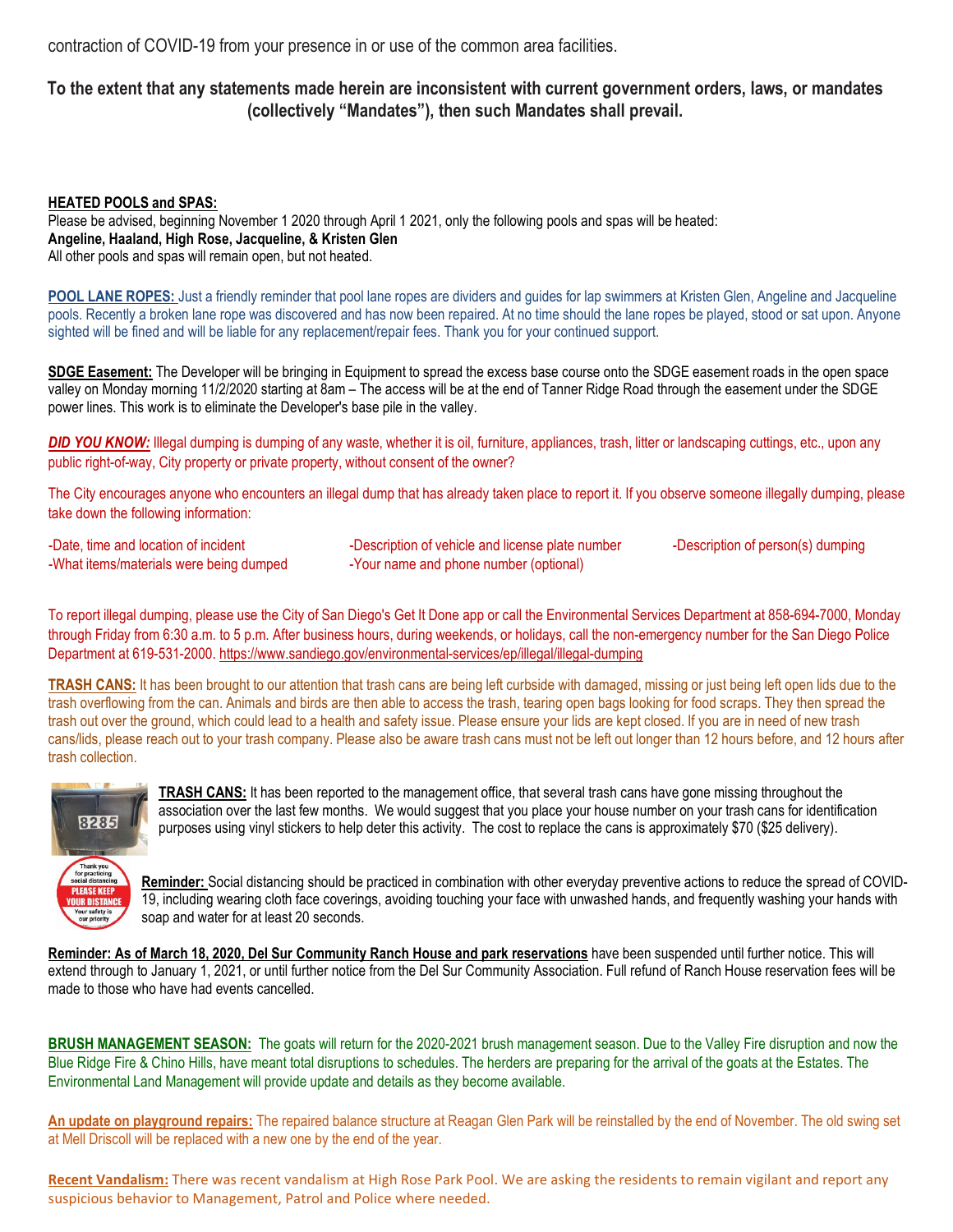# **Community Services Council vs Del Community Association**

Did you know that the CSC is independent from the Del Sur Community Association and both entities have their own areas of responsibility?

|                                           | <b>CSC</b>                                                                                                                                                                                              | <b>DEL SUR COMMUNITY ASSOCIATION</b>                                                                                                                                                                                  |  |
|-------------------------------------------|---------------------------------------------------------------------------------------------------------------------------------------------------------------------------------------------------------|-----------------------------------------------------------------------------------------------------------------------------------------------------------------------------------------------------------------------|--|
| <b>Boards</b>                             | 5 Directors                                                                                                                                                                                             | 5 Directors                                                                                                                                                                                                           |  |
| <b>Purpose</b>                            | ₩<br>Funds & organizes<br>all Community<br>Events, including<br>Movie Nights,<br>Concerts, Holiday<br>Events, etc.<br>₩<br>Promotes and<br>supports resident<br><b>Driven Community</b><br><b>Clubs</b> | ₩<br>Upkeep and Maintenance of<br>common areas: including<br>private parks, mailboxes, etc.<br>柴<br><b>Enforcement of</b><br>Covenants.<br>Conditions and<br><b>Restrictions</b><br>₩<br><b>Oversee Design Review</b> |  |
| Source of                                 | Enhancement Fee on the Sale of                                                                                                                                                                          | Mo HOA Dues                                                                                                                                                                                                           |  |
| <b>Funds</b>                              | homes in Del Sur                                                                                                                                                                                        |                                                                                                                                                                                                                       |  |
| <b>Meet</b><br>ing<br><b>Sche</b><br>dule | Meet quarterly $-4^{th}$ Wednesday<br>- January, April, July &<br>October (April & October are<br>in the evening and open to<br>CSC residents.                                                          | <b>Monthly Executive Meetings:</b><br><b>Open Session Meetings:</b><br>Are now being held on the 4th<br>Tuesday of every odd month (Jan,<br>Mar, May, Jul, Sept, and Nov). See<br>www.delsurcommunity.org for details |  |
| <b>Fiscal Year</b>                        | $June - May$                                                                                                                                                                                            | June - May                                                                                                                                                                                                            |  |
| Website                                   | www.delsurcsc.org - For all<br><b>Event and</b><br><b>Reservation</b><br>Information                                                                                                                    | www.delsurcommunity.org - For<br>all Association related Information                                                                                                                                                  |  |

# **The Board**

**Bill Ostrem** President

**Lynn Miller** Vice President

**Ruth Loucks** Director at Large

**Hollie Kahn** Director at Large

**Alex Plishner** Director at Large

# **Del Sur Parks:**

| <b>Angeline Park (heated)</b>  | <b>Aubrey Park</b>              | <b>Beltaire Park</b>                               | <b>Haaland Glen Park (heated)</b>        |
|--------------------------------|---------------------------------|----------------------------------------------------|------------------------------------------|
| 15899 Angeline PI              | 15919 Potomac Ridge Rd          | 8455 Warden Lane                                   | 15998 Canton Ridge                       |
| Pool / Spa / Small lap lanes   | Park only with kids' playground | Pool/Boche Ball                                    | Pool / Spa                               |
| <b>High Rose Park (heated)</b> | <b>Jacqueline Park (heated)</b> | <b>Kristen Glen Park (heated)</b>                  | <b>Mel Driscoll Park</b>                 |
| 15675 S. Chevy Chase           | 15535 Tanner Ridge Rd           | 15770 Concord Ridge Terrace                        | 15735 Concord Ridge Ter.                 |
| Pool / Spa / (swim lessons)    | Pool / Spa / Small lap lanes    | Lap Pool & Spa                                     | Pool Only                                |
| <b>Old Stonefield</b>          | <b>Reagan Glen Park</b>         | <b>Spreckels Park</b>                              | <b>Trent Park Pool</b>                   |
| 15855 Kristen Glen             | 8300 Parkside Crescent          | 15725 Paseo Montenero                              | 15890 Trent Place                        |
| Pool & Dog Park                | Pool                            | Park Only                                          | Pool / Wading Pool Half Basketball Court |
| <b>Village Green</b>           | <b>Wade Park</b>                | <b>Del Sur Neighborhood Park Reservations</b>      |                                          |
| Potomac Ridge Road             | 15790 Tanner Ridge Rd           | Please call The City of San Diego at 858.538.8131. |                                          |
| Stage on one side of park      | Pool & Splash Pad               |                                                    |                                          |